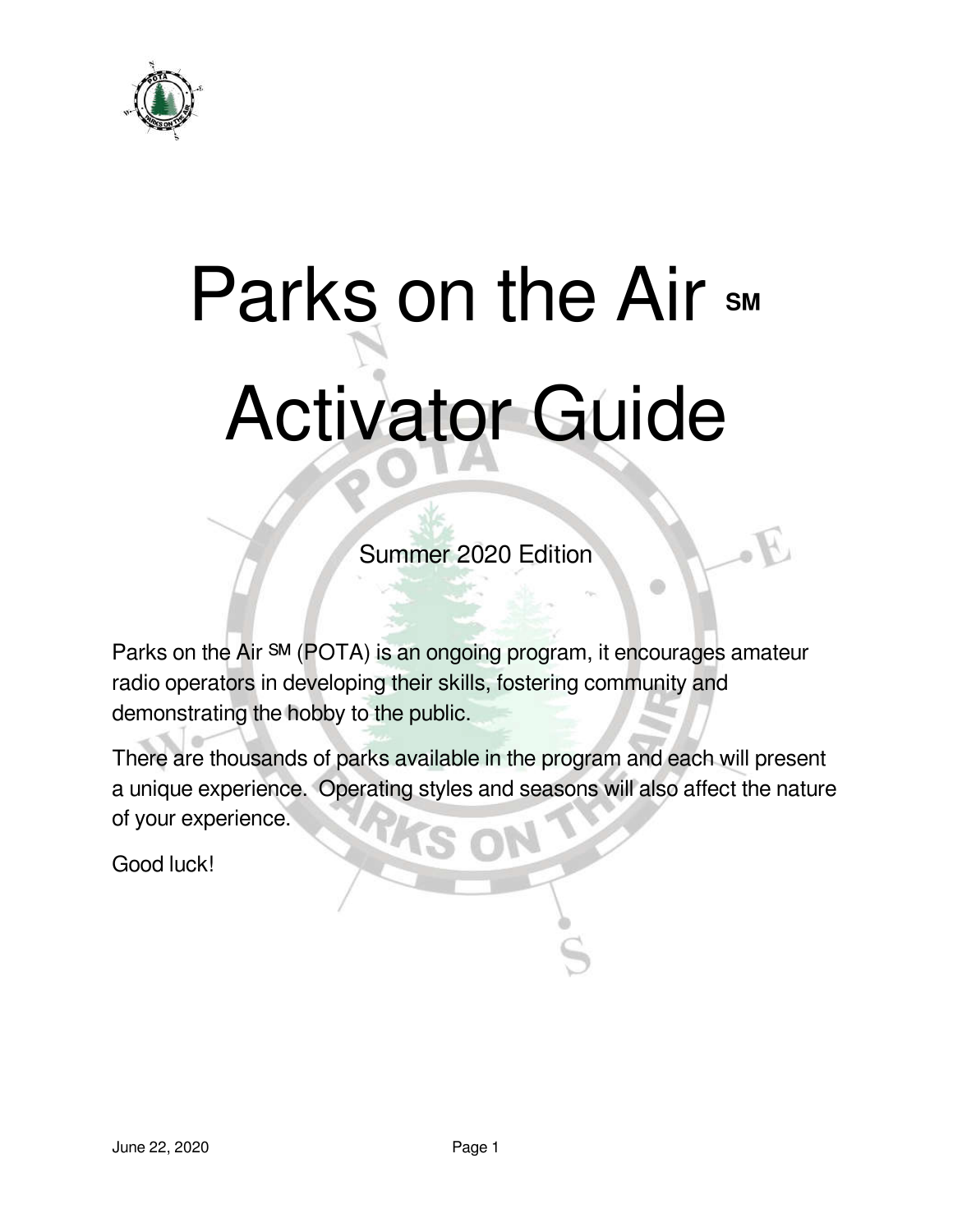

# **Table of Contents**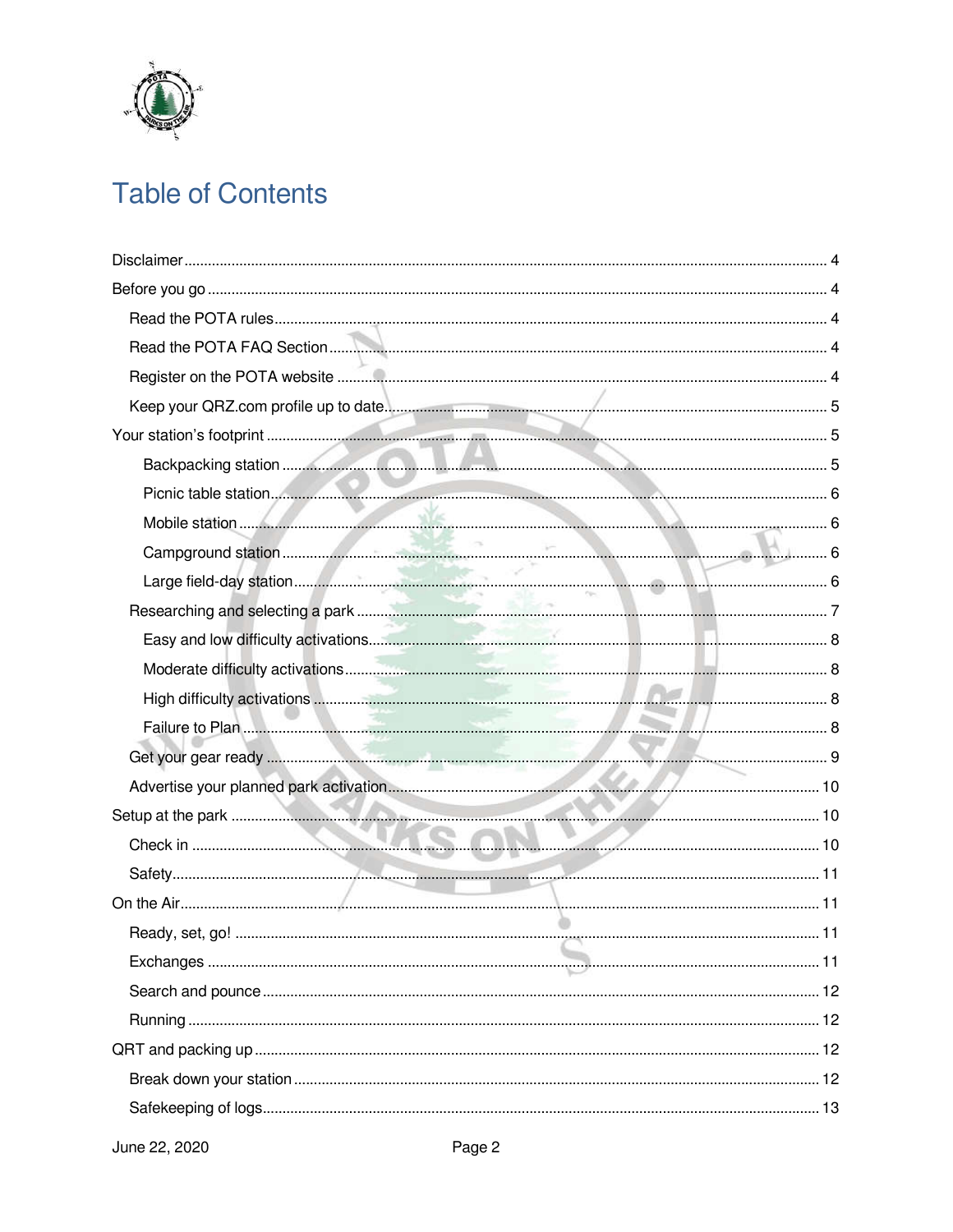

| Acknowledgments <b>Material Contract Contract Contract Contract Contract Contract Contract Contract Contract Contract Contract Contract Contract Contract Contract Contract Contract Contract Contract Contract Contract Contrac</b> |  |
|--------------------------------------------------------------------------------------------------------------------------------------------------------------------------------------------------------------------------------------|--|
|                                                                                                                                                                                                                                      |  |
|                                                                                                                                                                                                                                      |  |
|                                                                                                                                                                                                                                      |  |
| <b>RARKS</b><br>THE                                                                                                                                                                                                                  |  |
|                                                                                                                                                                                                                                      |  |
|                                                                                                                                                                                                                                      |  |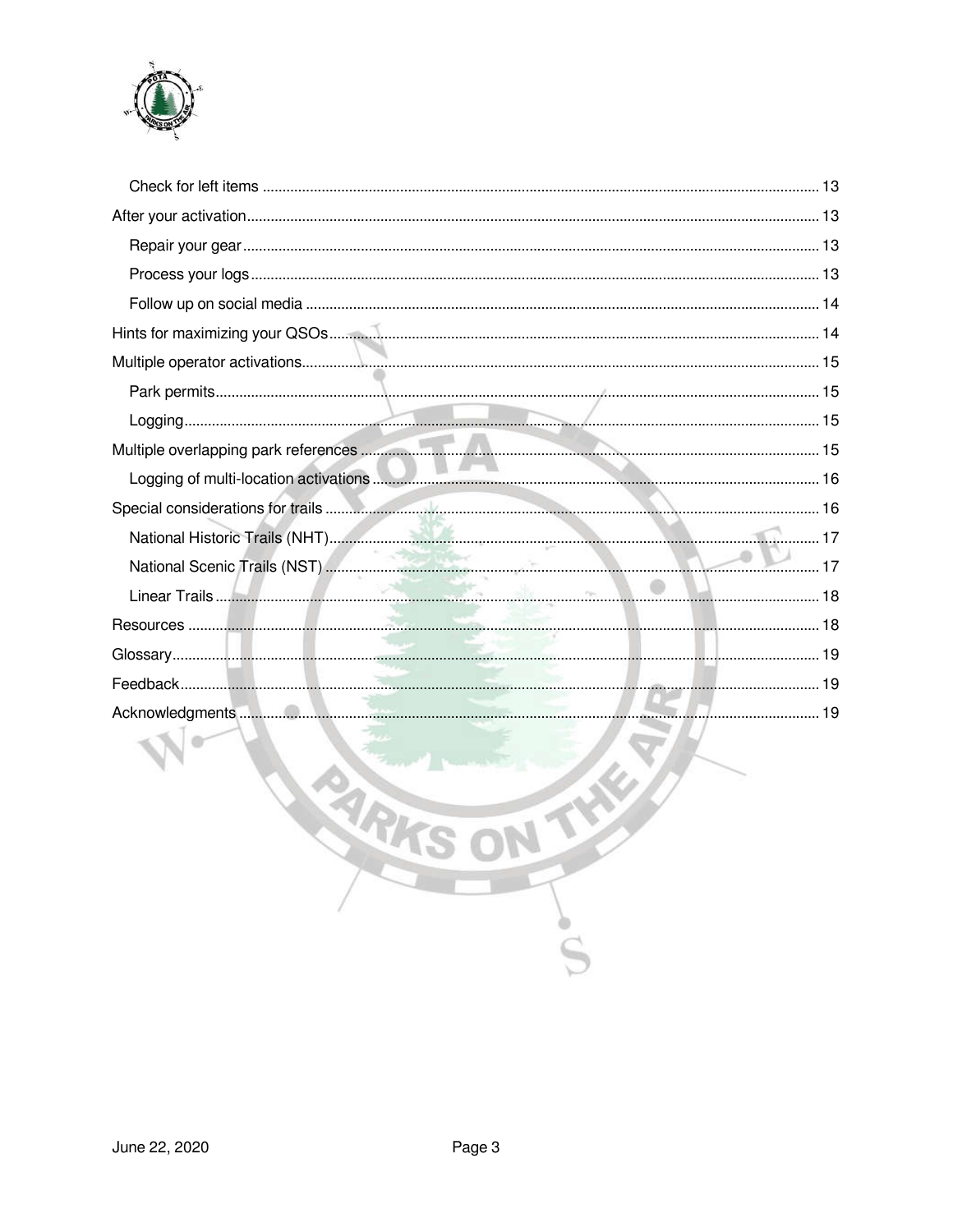

# **Disclaimer**

This document is intended for amateur radio operators interested in participating in the Parks on the Air <sup>SM</sup> (POTA) program. It is not meant to be a complete checklist or procedure.

Avoid relying solely on GPS to navigate. Use paper maps and check with park staff for current conditions.

## Before you go

## Read the POTA rules

POTA is about having fun, but we do have some rules. Make sure to read the rules and understand them, they are available on the website https://parksontheair.com/rules.

If you have questions, please engage the other POTA community members. POTA is available on social media at Facebook (https://www.facebook.com/parksontheair) and Slack (https://parksontheair.slack.com). There are many excellent videos available on Youtube as well.

## Read the POTA FAQ Section

The FAQ section contains a lot of answers to common questions about POTA. Please take the time to read this webpage https://parksontheair.com/faq.

#### Register on the POTA website

Create an account on the POTA website. It is best to use one of your existing accounts on Amazon, Facebook or Yahoo when signing in. The POTA system does not store any passwords.

Once you have your account established you can add any callsigns to your account you've previously held, including 1x1 calls. If you use modifiers add them to your account as well. For example, N3VEM activating a park in Canada would add VE3/N3VEM.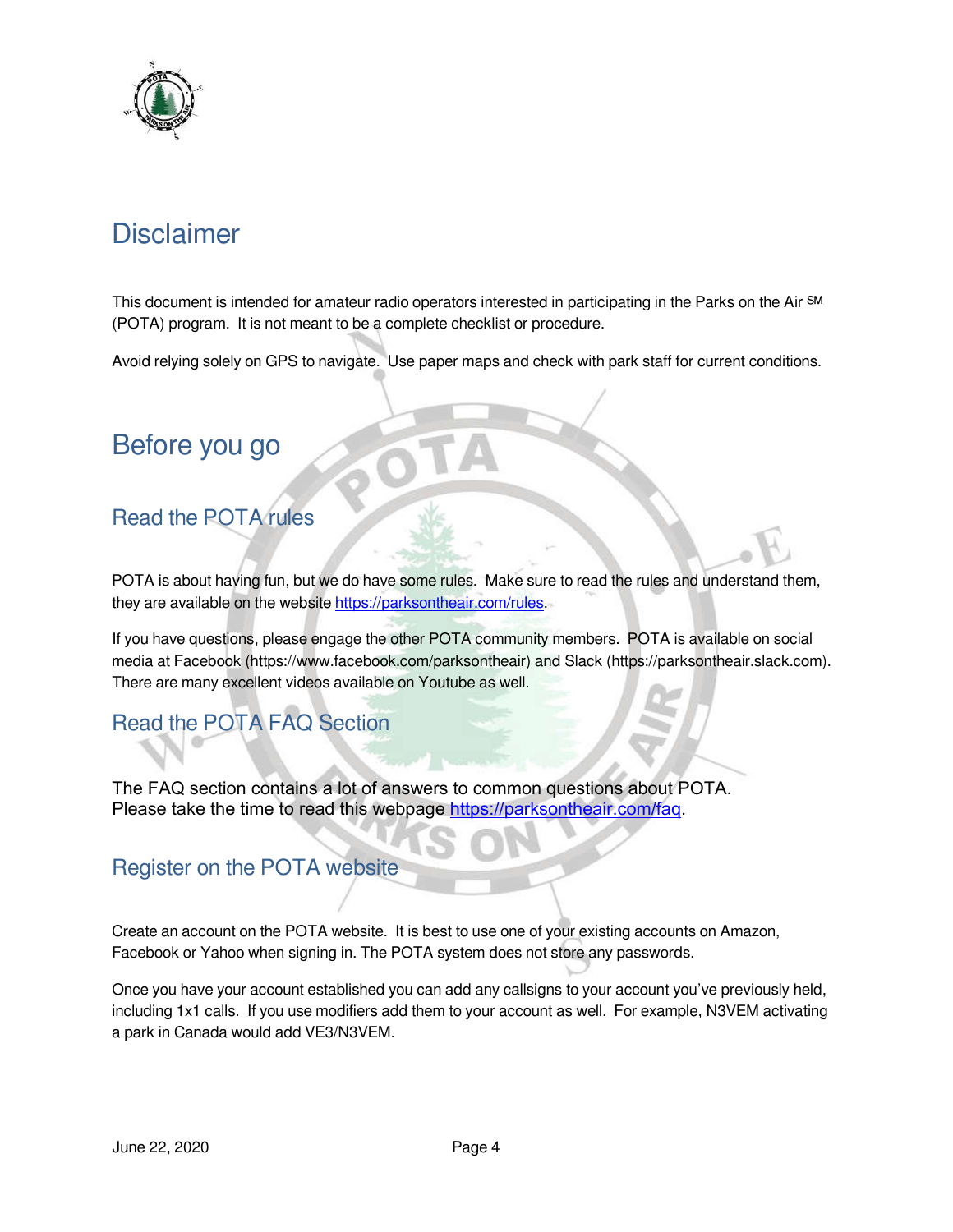

## Keep your QRZ.com profile up to date

Not everyone uses social media and won't know anything about you or your station. Sign up for an account on QRZ.com and enter some information on your profile. If you don't want to receive paper QSL cards make a statement to that fact on your QRZ.com profile.

# Your station's footprint

The size of your station will determine the impact you have upon the park. Be courteous to other park patrons and avoid setting up your station in ways that block or restrict their activities. Make sure your planned footprint is acceptable to the park staff. For example, many parks prohibit wires or ropes to be put into trees. Don't get a fine or a ticket.

#### Backpacking station



This is a minimal station: a backcountry hiking with a small QRP radio. Here W8MSC is at a backcountry shelter, Isle Royale National Park, K-0039. Photo courtesy of W8MSC

不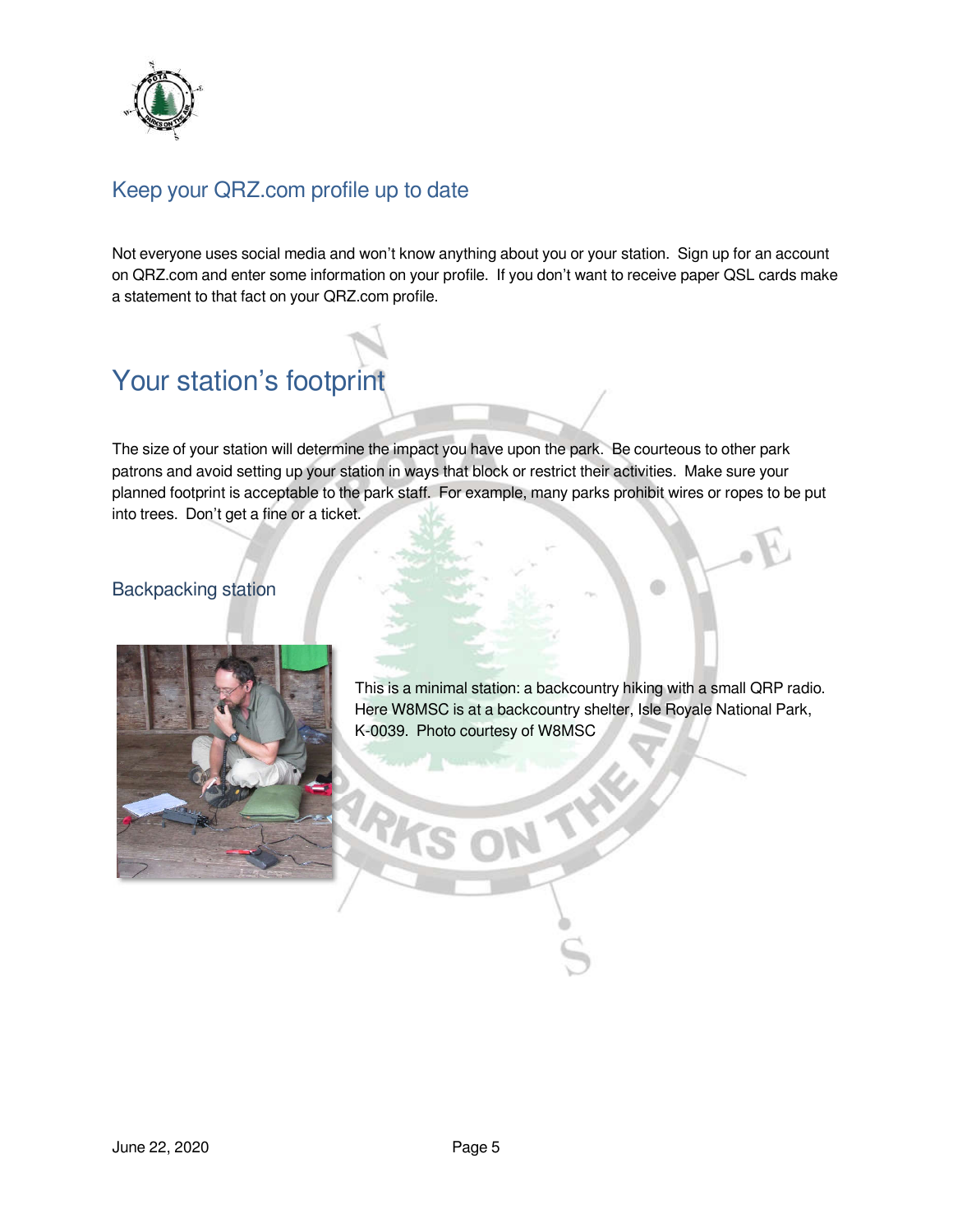

#### Picnic table station



K8ERS activating River Raisin National Battlefield Park, K-0714. Photo courtesy of W8MSC

THE P

#### Mobile station



## Campground station

Reserving a campsite may be a good way to operate after a park's normal closing time. Observe quite hours and don't disturb other campground users.

 $\mathbb{Z}$ 

#### Large field-day station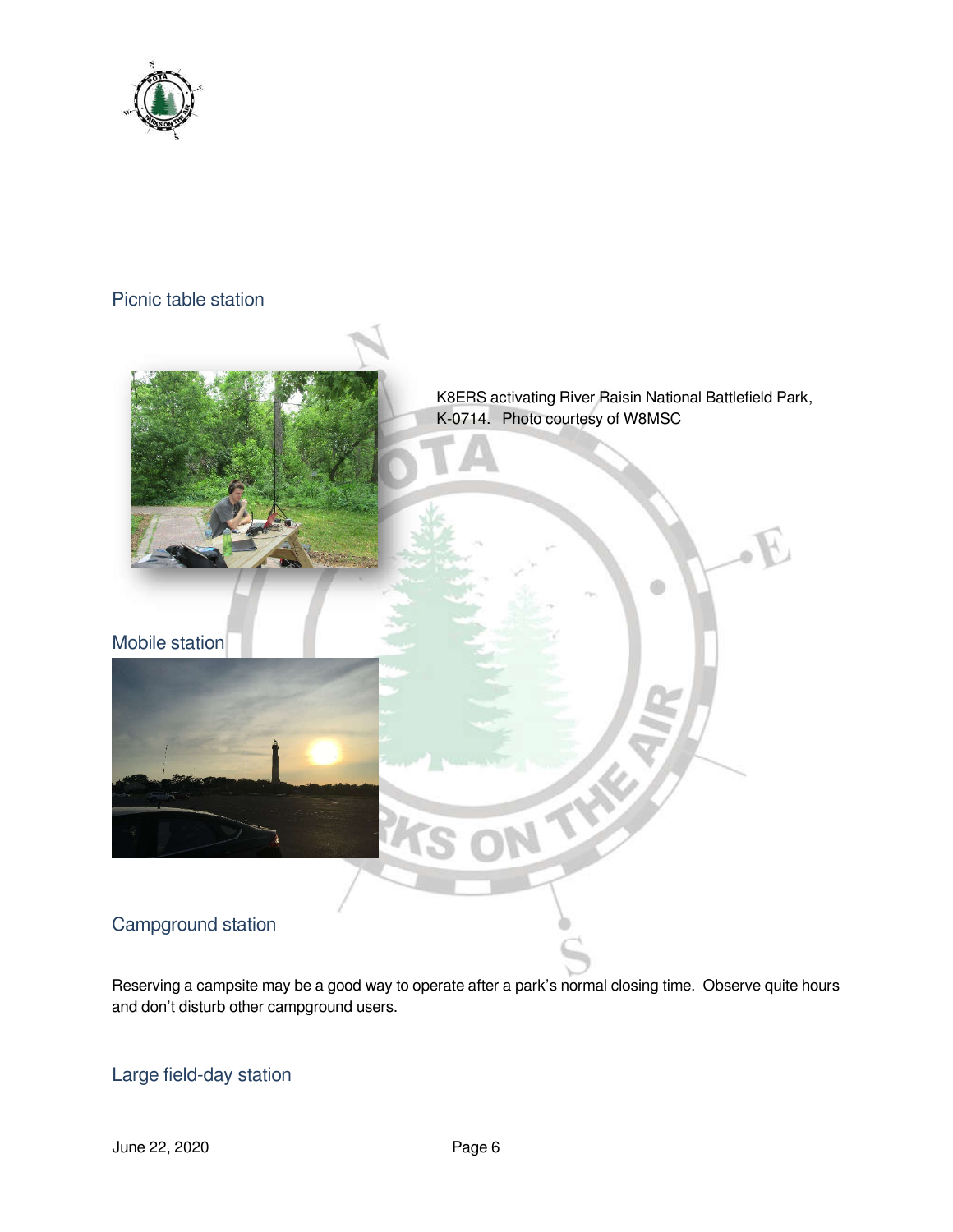

A large multi-operator station will probably require a permit or group camping reservations.



W8RP operating from a cabin at Brighton Recreation Area, K-3384. Photo courtesy W8TAM.

## Researching and selecting a park

Researching parks that you've never been to can range from being a simple matter all the way to an exhaustive endeavor. The more information you gather prior to travelling to the park increases your chance of success.

The POTA website contains all the parks available in the program. Use the "Activator Locator" on the POTA website to find parks near you, also the "Parks by Location" pages can give a list of parks in your location.

Estimate the county and grid squares where you expect to operate—some hunters will ask for them. They will also be useful for your logs and creating LOTW stations.

Not all parks are equal in terms of accessibility or difficulty. Administering agencies will differ by location. Some may not be as amenable to amateur radio as others.

Check current conditions at the park. Weather, construction, detours, etc. Check with park staff if you have questions. Some parks have entrance or use fees.

Consider other on-the-air activities: Check the WA7BNM contest calendar website at www.contestcalendar.com to see if there will be any contests that may impact your chosen bands or modes. Remember, POTA is not a contest—you may wish to avoid major contests and utilize the WARC bands, other modes for HF, or use VHF/UHF, or satellites.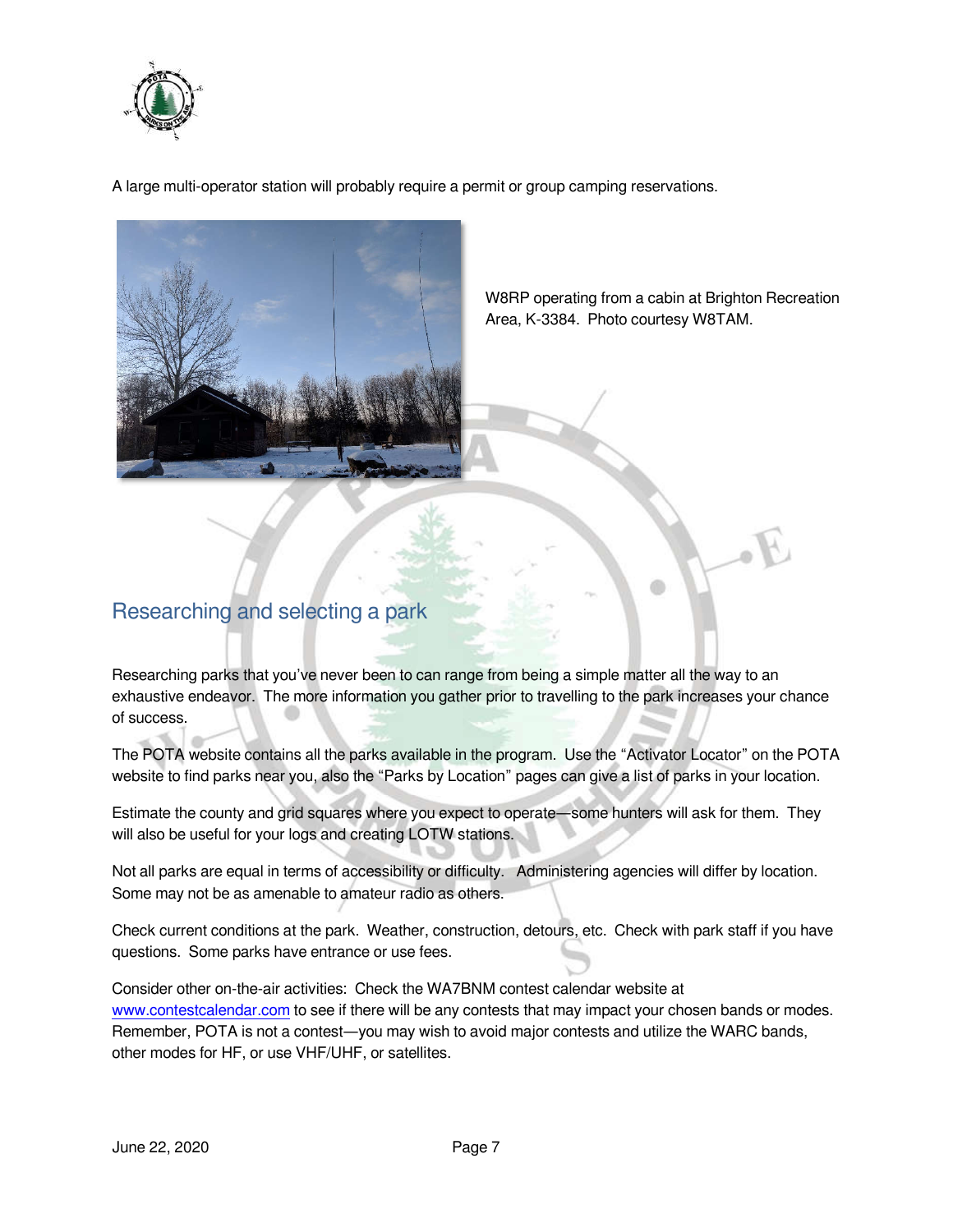

#### Easy and low difficulty activations

Go to parks that others are already familiar with-- ask other activators for recommendations about parks in your area.

Join another experienced POTA activator on an activation and learn from them. POTA activators: take your new club members out to a park and elmer them in portable ops!

#### Moderate difficulty activations

Scout the potential locations for your station. Use Google Earth or similar tools to help choose areas within the park that would be suitable for your station. Compare the overhead view with maps of the park to locate parking lots, picnic area, campgrounds or other such structures. Check with park staff if there are any seasonal closures or limitations.

#### High difficulty activations

Some parks in the program such as national or state forests may be comprised of many parcels of land, with limited access or signage. To determine boundaries, you may need to use detailed maps available from the park's managing agency, property plat maps, or electronic ArcGIS maps. GIS files may be available from state government agencies. Acquiring or using GIS data is an advanced skill and outside the scope of this document.

Some parks may be so small as to limit your station to a very small footprint. Coordinate with park staff to select a location.

Seasonal closures may limit or prevent access. Check with park staff to inquire if the parks are still accessible, even if facilities have been shut down, or if any roads or entrances are blocked.

Permits may be required—submit with plenty of time for park staff to review your application.

Be willing to take "NO" for an answer. Some parks may not approve your permit.

#### Failure to Plan

Do no or minimal research and risk being turned away because of season closures, restrictions, or construction. This method will give you experience, but probably not the kind you were hoping for.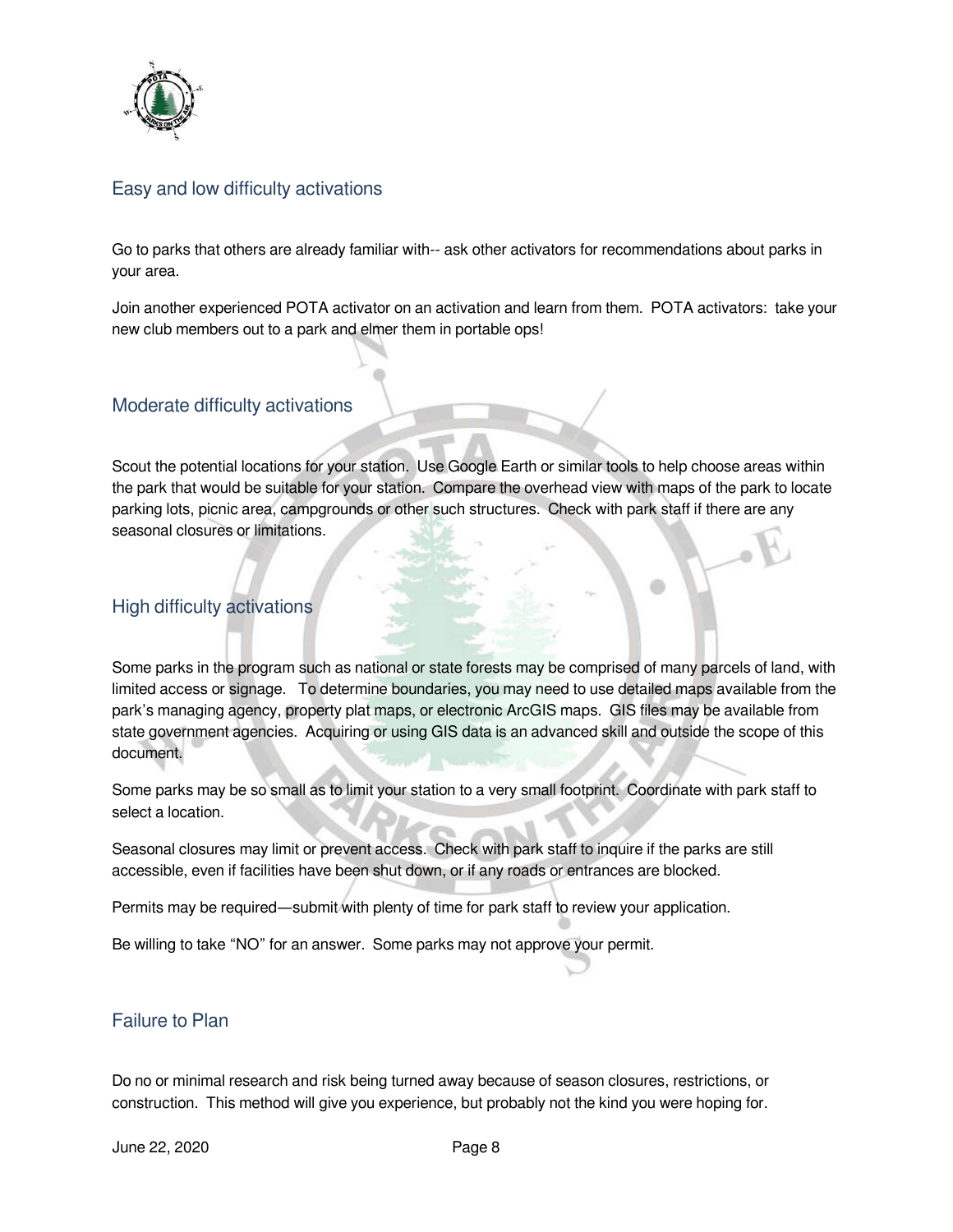



This park was closed for seasonal bird nesting.

Photo courtesy of WT8J

## Get your gear ready

Make sure your vehicle is well maintained and you have the ability to access your intended parks.

Have paper maps and a compass to navigate in case GPS is not accurate.

Take manuals for your radio and other gear. Have them on printed paper and in PDF versions when possible.

Take printed operating aids: band plans, park maps, grid square map, ARRL section map, etc.

Have an accurate watch or clock and make sure it is synchronized with the correct time. Accurate time is critical to correct logging. This is especially true when logging P2P contacts and at the end of one UTC day and the beginning of another UTC day. Make sure your computers are correct as well.

Double-check your gear. Make sure you have everything. Make checklists and use them! Bring spares where possible.

Make sure your batteries are charged.

Be ready to engage with non-hams and park staff. POTA encourages its activators to be ambassadors for the hobby. Your activation may be someone's first exposure to amateur radio. Handouts such as the ARRL "What is Ham Radio", QSL cards, etc. are good ways of providing information. Be aware though some parks may consider distributing handouts to be an activity requiring a permit. Be discrete and use common sense.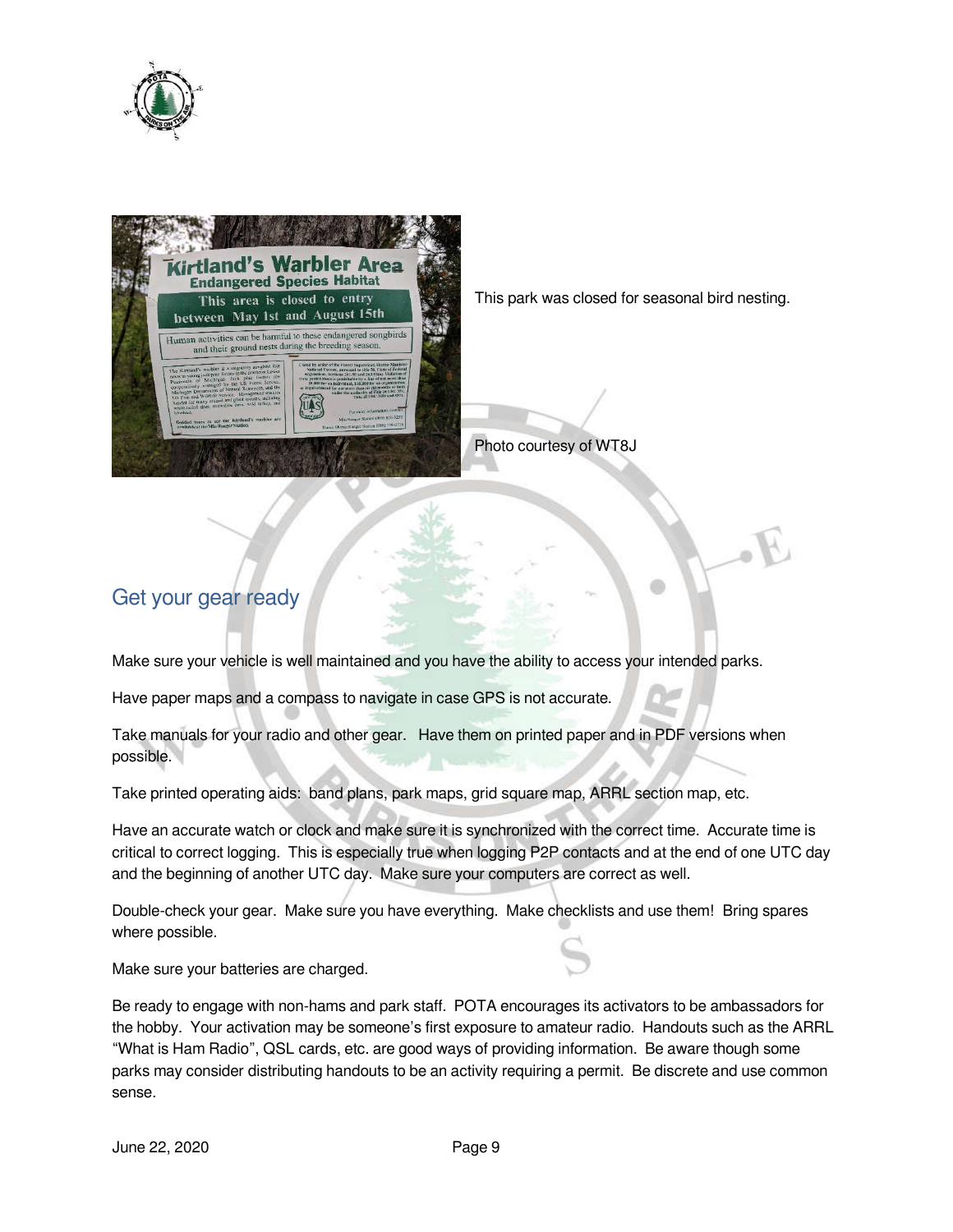

Consider personal comfort items. Bug spray, sunscreen, water, snacks; hats and seasonally appropriate clothing. Head lamps are excellent for hands-free lighting.

Double-check your gear. Do you *really* have everything?

## Advertise your planned park activation

Advertising your planned activation will generate more QSOs for you and more parks for the hunters to chase. Posting on the POTA social media sites and on the POTA schedule page with details about your station, approximate times, etc. will help the hunters plan their schedules too.

Engage with others on POTA social media on Facebook and Slack.

You can use local repeaters to announce your activation once you get to your park, however contacts via repeaters do not count for credit. Use simplex modes if you want to use VHF or UHF bands as part of your activation.

## Setup at the park

#### Check in

Check in at the park with staff, if possible. See if there are any changes to conditions and/or limitations to access your proposed operating location. A brief chat describing your amateur radio setup with a park ranger upon your arrival may save you an interruption later. You may also find out about unadvertised locations for overflow parking, group camping spots, or maybe even receive special access beyond what the general public would normally receive!

Verify with local maps or online tools the actual grid square and county.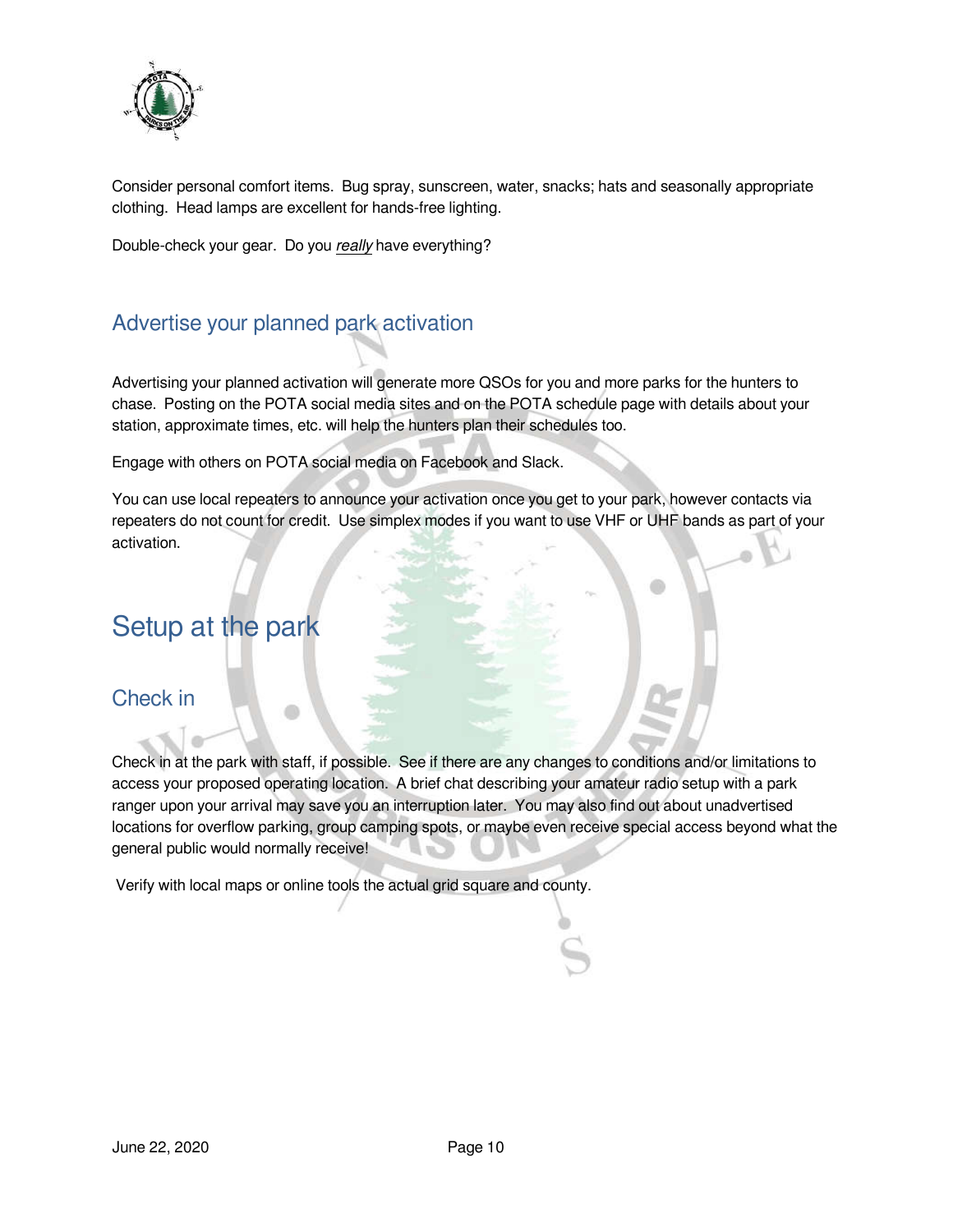

#### **Safety**

Mark your guy lines, stakes, feedlines, etc. with high-vis (florescent) flagging tape or small traffic cones. It helps people from tripping on your gear, as well as making it easier to see when you are operating at night.

Be aware of your surroundings. The weather can change quickly: be ready to shut down your activation if conditions threaten your safety.

Darkness can also make packing up challenging. Use headlamps to keep your hands free.

Animals may be interested in food: remove the temptation and store your food away. In areas such as campgrounds animals can be acclimated to humans, put your gear away to avoid chewing damage or being carried off.

# On the Air

#### Ready, set, go!

Have a snack and visit the restroom. You might not have another chance for a while!

Verify that your watches or clocks are set correctly.

Make sure you have your logging software up and running and have backup paper logs and pencils ready.

#### **Exchanges**

POTA does not require a formal exchange, though many activators will wish to receive real signal reports, names and locations.

P2P contacts will need each activator to provide their park reference to each other. Do make a point of recording the other activator's park reference.

You may wish to give your park information as part of your CQ, or as part of the QSO. Giving your location helps hunters with beam antennas to rotate for a better signal.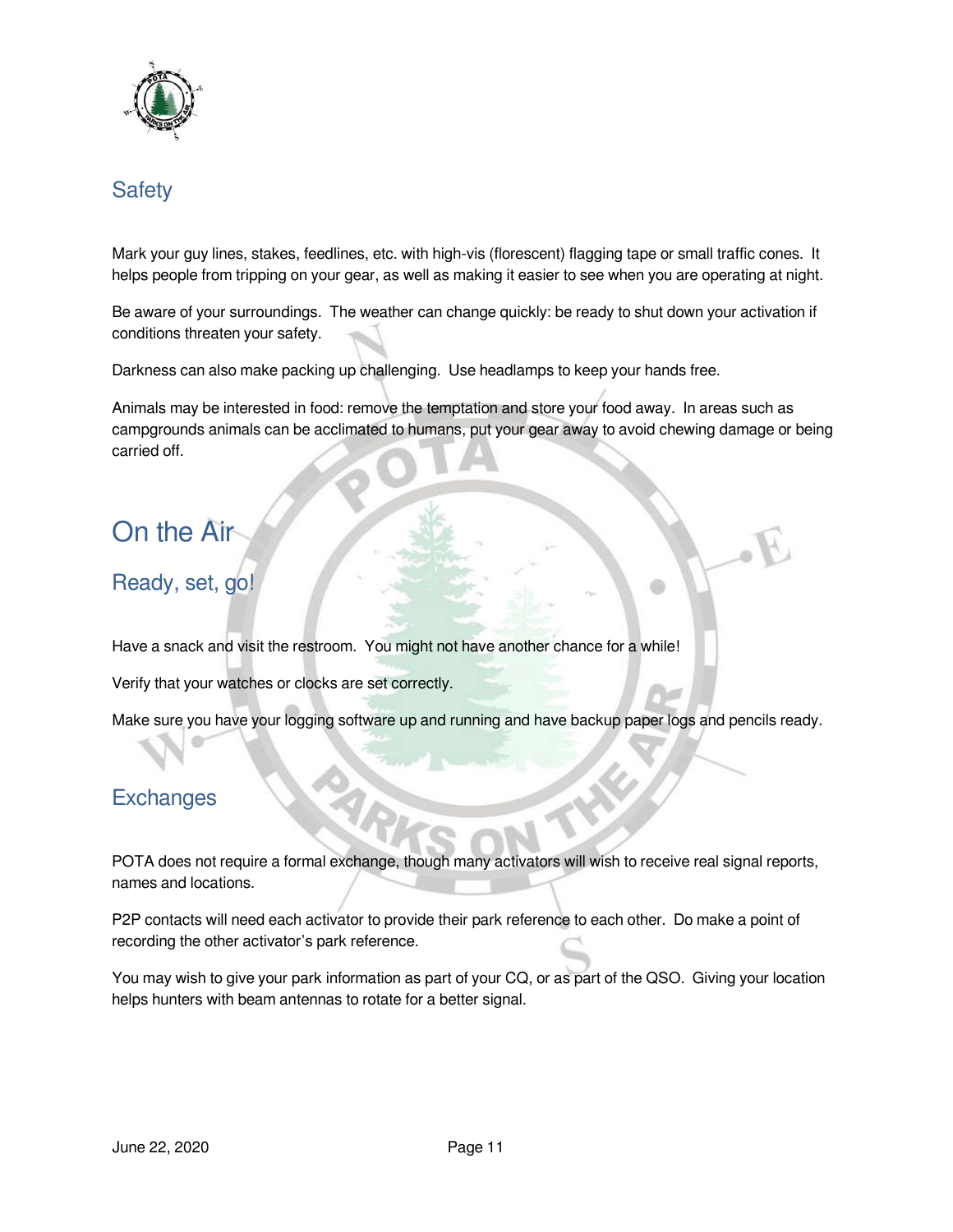

#### Search and pounce

Tune around and test your gear. See if you can work another station or two. This is a good time to find other activators and get some P2P contacts!

#### **Running**

POTA does not have recommended frequencies. Find an open frequency, in a portion of the band for which you have privileges.

Start calling "CQ POTA"! CW ops should send "CQ POTA CALLSIGN" for the reverse beacon network to recognize your call.

Self-spot on the POTA network at http://pota.us if you have access to the internet. Post to your social media pages to announce you are on the air, and what frequency you are on. Try to stay on the same band at or near your spotted frequency and give the hunters time to find you.

Control your pile-ups. It's your activation, so you call the shots. Run by numbers, call for QRP, other parks, YLs, mobile stations, etc. Listening to experienced operators will give you an idea of how to handle the hunters. If things get busy consider using an abbreviated exchange and keep the chattiness to a minimum remember, POTA does not require any specific exchange, so long as you log your contacts.

# QRT and packing up

#### Break down your station

After you are done with your activation pack up your gear in an orderly manner.

Put all your items back where they belong so you don't lose anything. Don't be tempted to take shortcuts when packing up. "A place for everything, and everything in its place".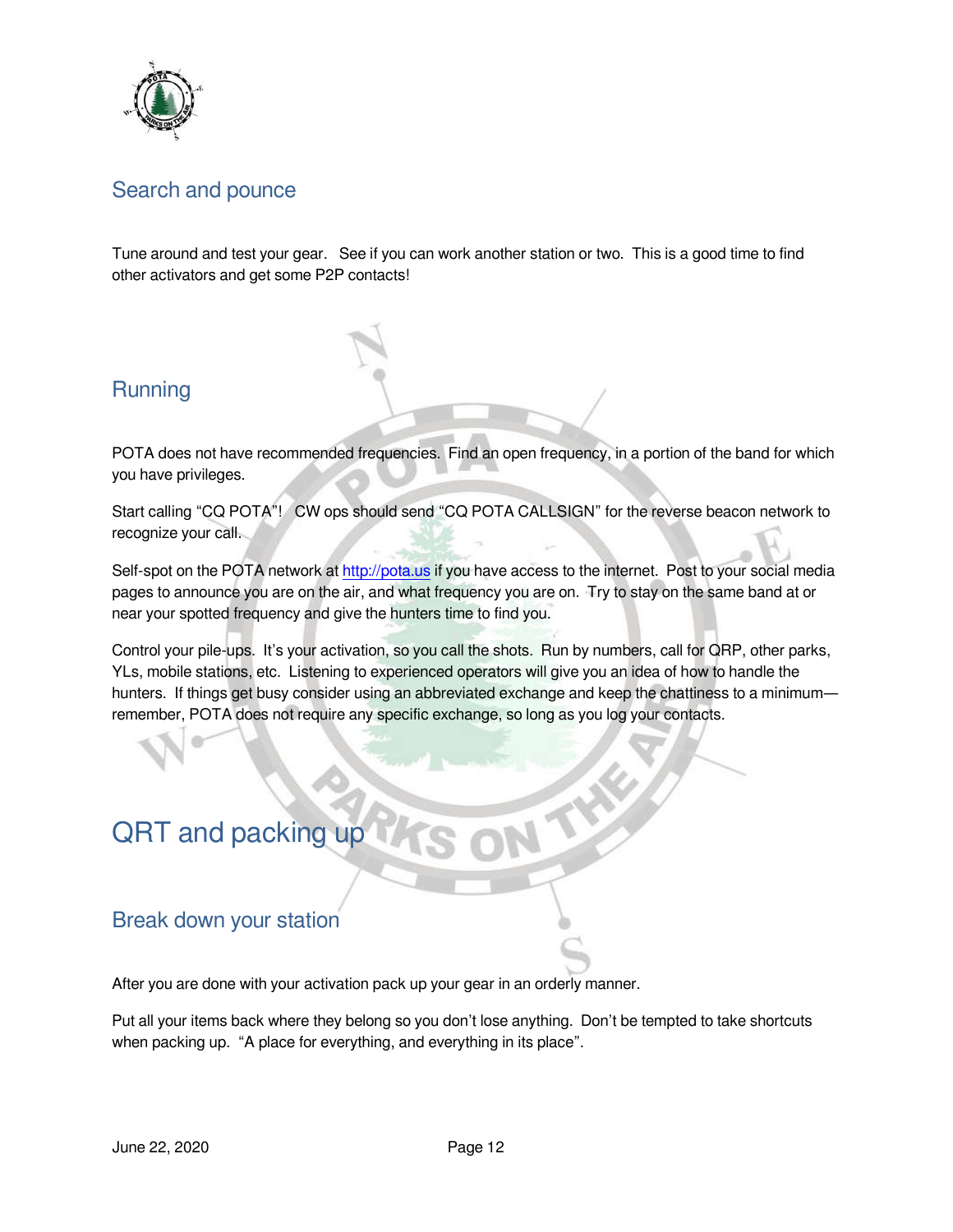

### Safekeeping of logs

Computers crash or run out of power. Use your logging software to save your contacts to a cloud-enabled folder. Copy your log file to a USB drive for backup.

Take pictures of each page of your paper logs with your camera or smart phone. Paper doesn't crash, but it can get ripped, water-soaked, or lost!

#### Check for left items

Check your operating area after you are done. Pick up your feed lines, radials, etc. Leave the park in as good of condition as you can. Following "Leave No Trace" principles works well in amateur radio as well as camping.

## After your activation

#### Repair your gear

Clean and replace any worn gear or broken items before you put your gear into storage.

#### Process your logs

Process your log files and send them to your area representative in a timely manner. The hunters will appreciate you.

LOTW users should create a station in TQSL for your activation with relevant state, county and grid.

Upload your logs to LOTW. Your activation may be someone's missing state for WAS or a band or mode specific award.

Your logs are precious! Store them in a safe place: Paper logs can be filed, and electronic logs can be stored on a cloud service such as Dropbox or Google Drive.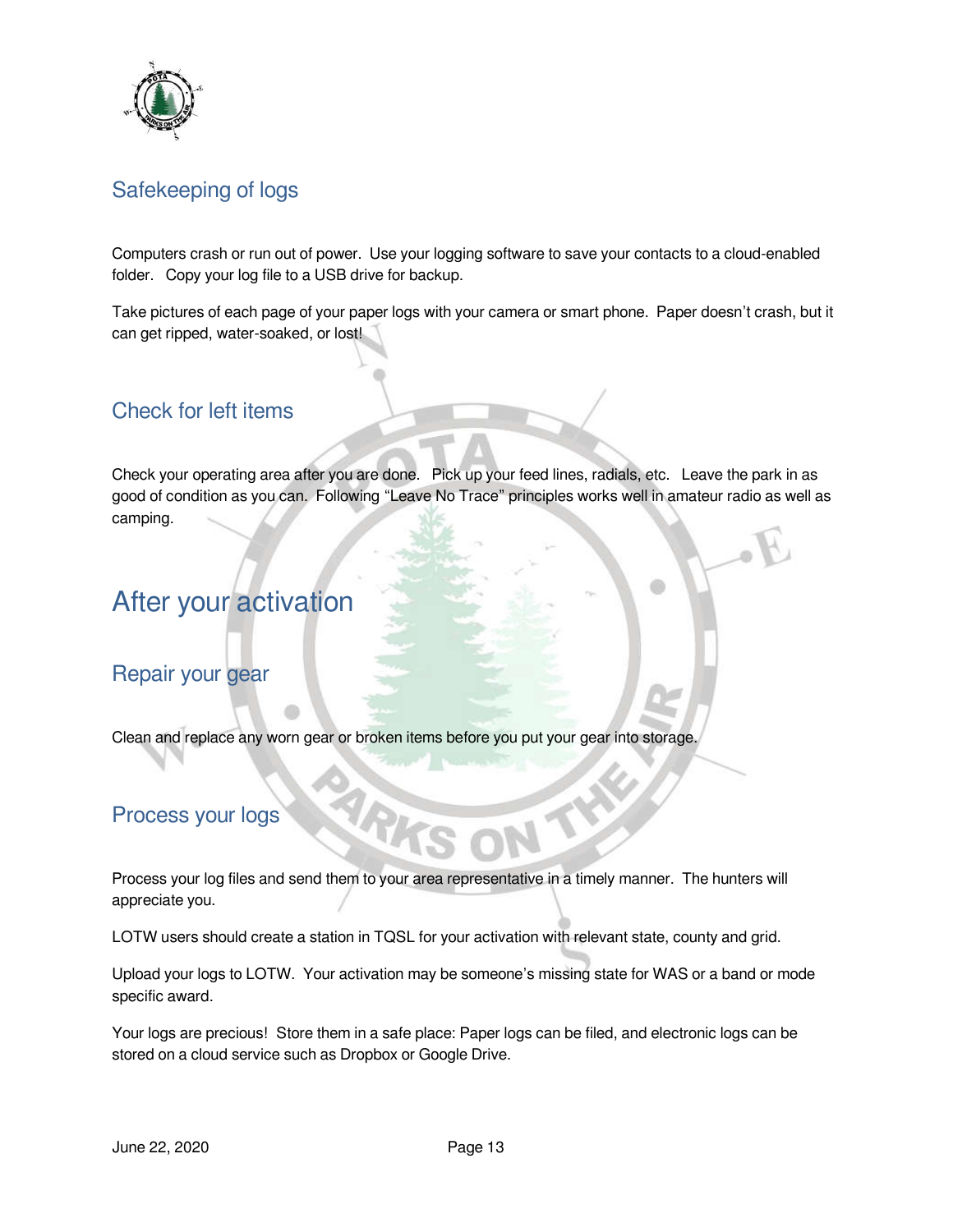

Watch your email: Some chasers may send you electronic QSL cards. Be ready to respond with paper QSL cards or requests for LOTW specific state, band, or mode confirmations. If you don't do paper QSLs make sure you note this fact on your QRZ.com page.

### Follow up on social media

You may find talking about your activation is just as fun as operating. Share your experience with other POTA members by posting pictures and summaries to social media or blogs.

# Hints for maximizing your QSOs

Once you get on the air and make your first contact ask the hunter to spot you. Ask again later if you think any previous spots may be getting stale.

Call "Last Call" a few times before QSY or QRT. You may pull in some stations that may be waiting for the bands to improve. Work them to the best of your ability, some may get away.

Listen for "Park to Park" in response to your CQs.

If you work a special event station or a 1x1 station ask for the operator's personal callsign.

Some hunters may give you a club callsign as well as their own callsign.

Double-dip when in areas which qualify for other OTA programs. Make sure you know the rules for other programs before calling for them. Some programs may not be compatible with your station or your style of operating. Some other events such as QSO parties may prohibit an activator from self-spotting, or other programs such as Summits On The Air (SOTA) must be done from a human-portable station. Don't jeopardize your other activities by failing to understand their rules.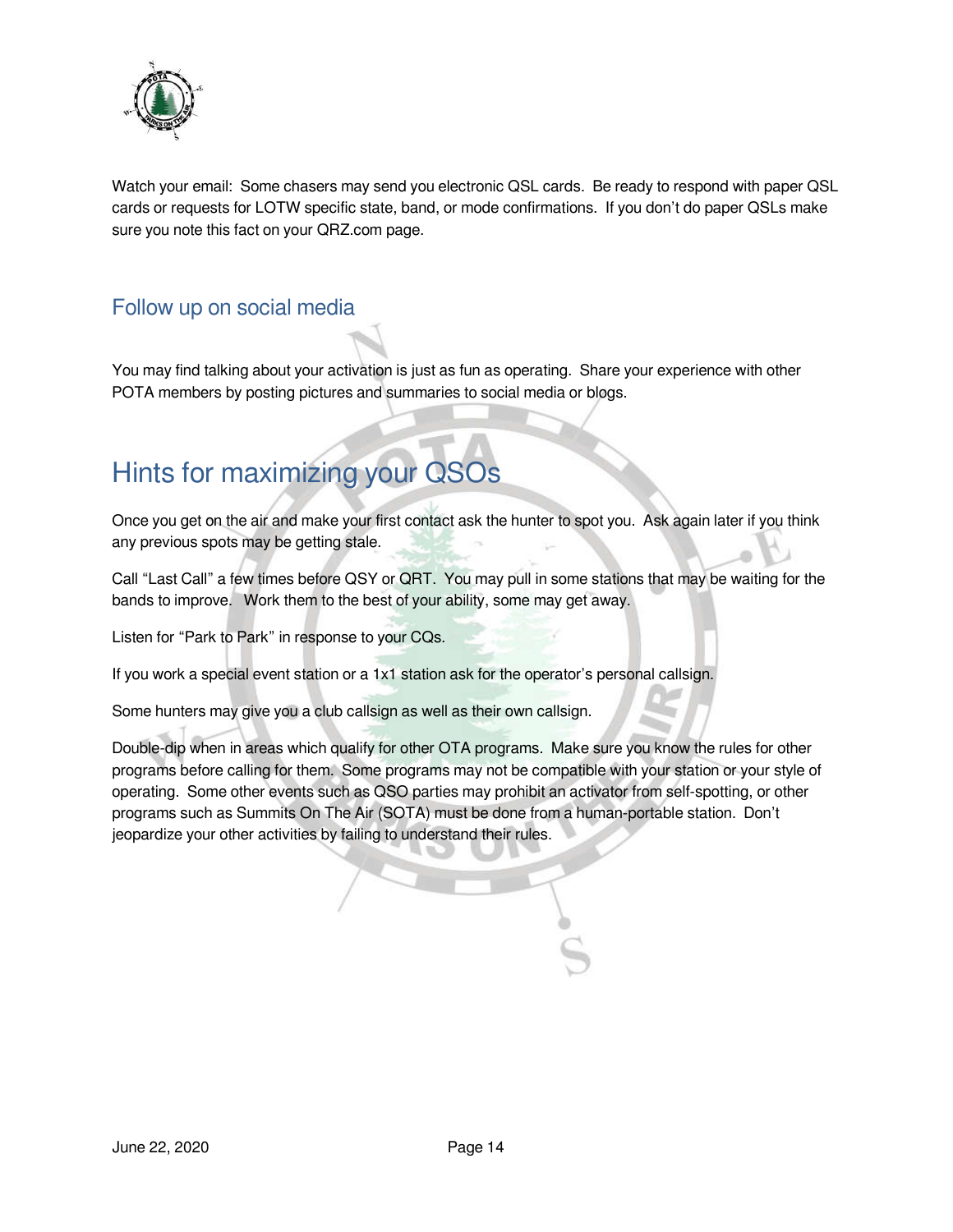

# Multiple operator activations

#### Park permits

Large field-day style stations will likely need coordination with park staff. Permits may be necessary for towers or generators.

#### Logging

POTA logs use the ADIF log format for records. The current version is available at the website www.adif.org.

The ADIF specification allows the callsigns of the both the on the air station and operator to be recorded in a QSO. Your logging software needs to support multiple operators. Make sure your operators log in and log out of the logging software to give proper credit to the right operator.

Once a logfile is scored by the POTA system an operator will receive credit for any QSOs they make as well as the club call receiving credit.

The on the air callsign is to be recorded in the field "STATION\_CALLSIGN". This is the callsign given over the air. Use the ADIF field "OPERATOR" for your personal callsign.

## Multiple overlapping park references

Activators who participated in the ARRL 2016 NPOTA activities might remember "two-fers". Simultaneous activations of multiple references ("Multi-loc" or "two-fer", etc) are possible with POTA. This should be considered an intermediate level skill as putting a multi-loc on the air may generate significant interest by hunters. Activators should be comfortable with running pile-ups and proper logging of single references before attempting one.

- All standard POTA rules apply to park boundaries for each reference area being activated. It is the activator's responsibility to determine that operating location for their activation is valid for each reference area being activated.
- Separate log files must be submitted for each of the references being activated.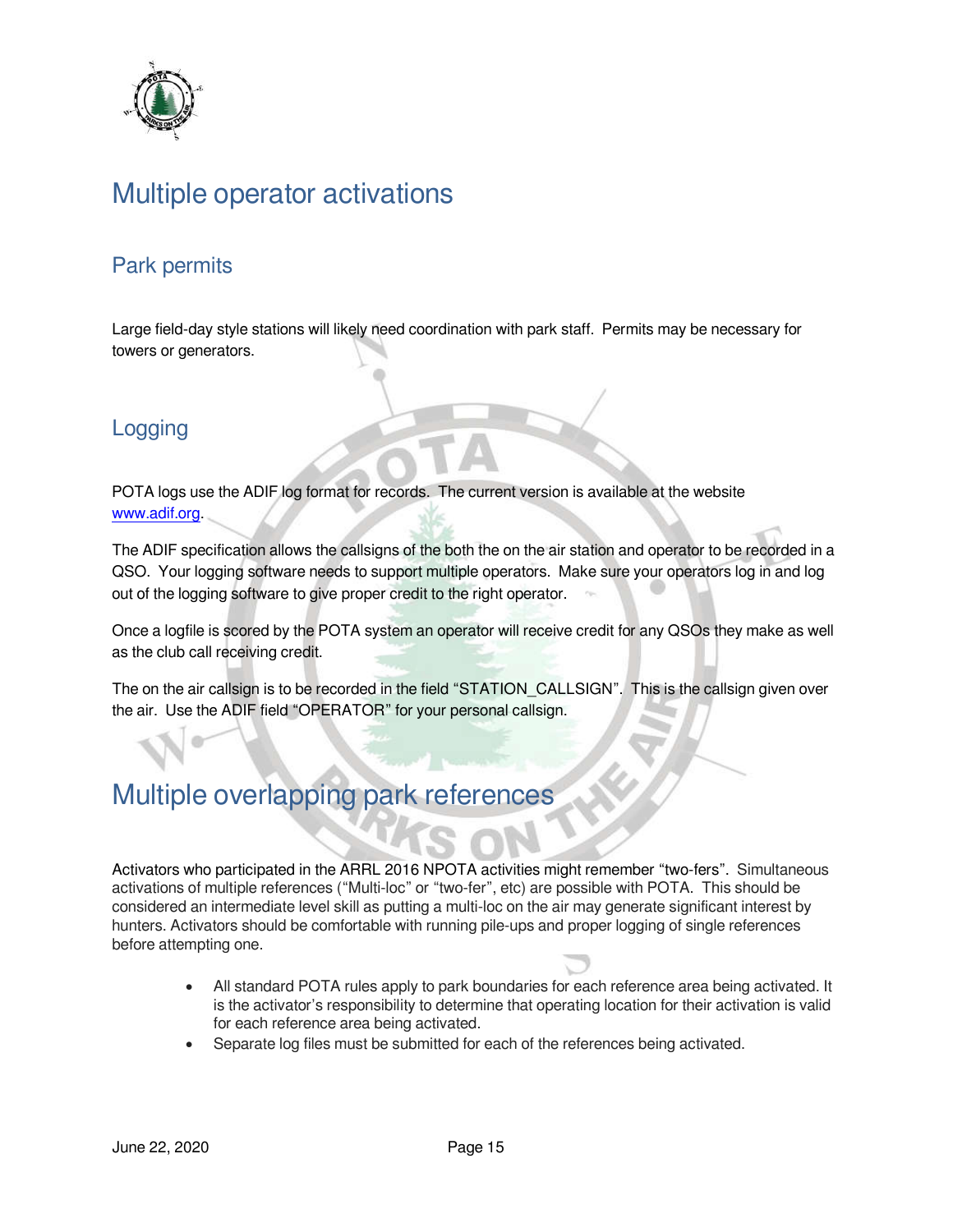

## Logging of multi-location activations

Your logging software will probably not support more than one POTA reference, so additional work will be required on your part to create separate log files for each of the park references.

You may wish to create one log file and create multiple copies of it. Doing so will require text file editing of your ADIF file with a global search and replace function changing all occurrences of one park reference for another.

Example: W0ZAP activating three historic trails, California NHT (K-4566), Oregon NHT (K-4576), and Santa Fe NHT (K-4579) would use PC logging software while at the park and record all their contacts with the first park. After the activation is over, use the logging program to generate an ADIF for the first park. Using notepad or similar text editor, search for the for first parks' reference and replace with the second. Each QSO's ADIF field **<MY\_SIG\_INFO:6>K-4566** in the first log file would be replaced with <MY\_SIG\_INFO:6>K-4576 and so forth.

Save the new file with a new filename as to not over-right the first one. Repeat for the third park.

Alternately an activator could record contacts in each park simultaneously, either on paper or in a separate instance of a logging program.

Once log files for each park is created, they would then be submitted to the area representative as normal.

# Special considerations for trails

Activating a trail takes extra creativity in locating your station. Do not block access to other users of the trail.

POTA allows an activator to be located no more than 100 feet from the trail in areas where parking lots or trailheads area available. Your station must be located completely within 100 foot of the trail.

Trails can be hundreds or even thousands of miles in length! There will be many possible access points.

Trails may pass through other POTA parks. Creative selection of operating locations may give you the opportunity to run two or more park references without moving!

Trails in the POTA program may exist in more than one state. Make sure you let your area representative know which state your activation took place in when submitting your logfile.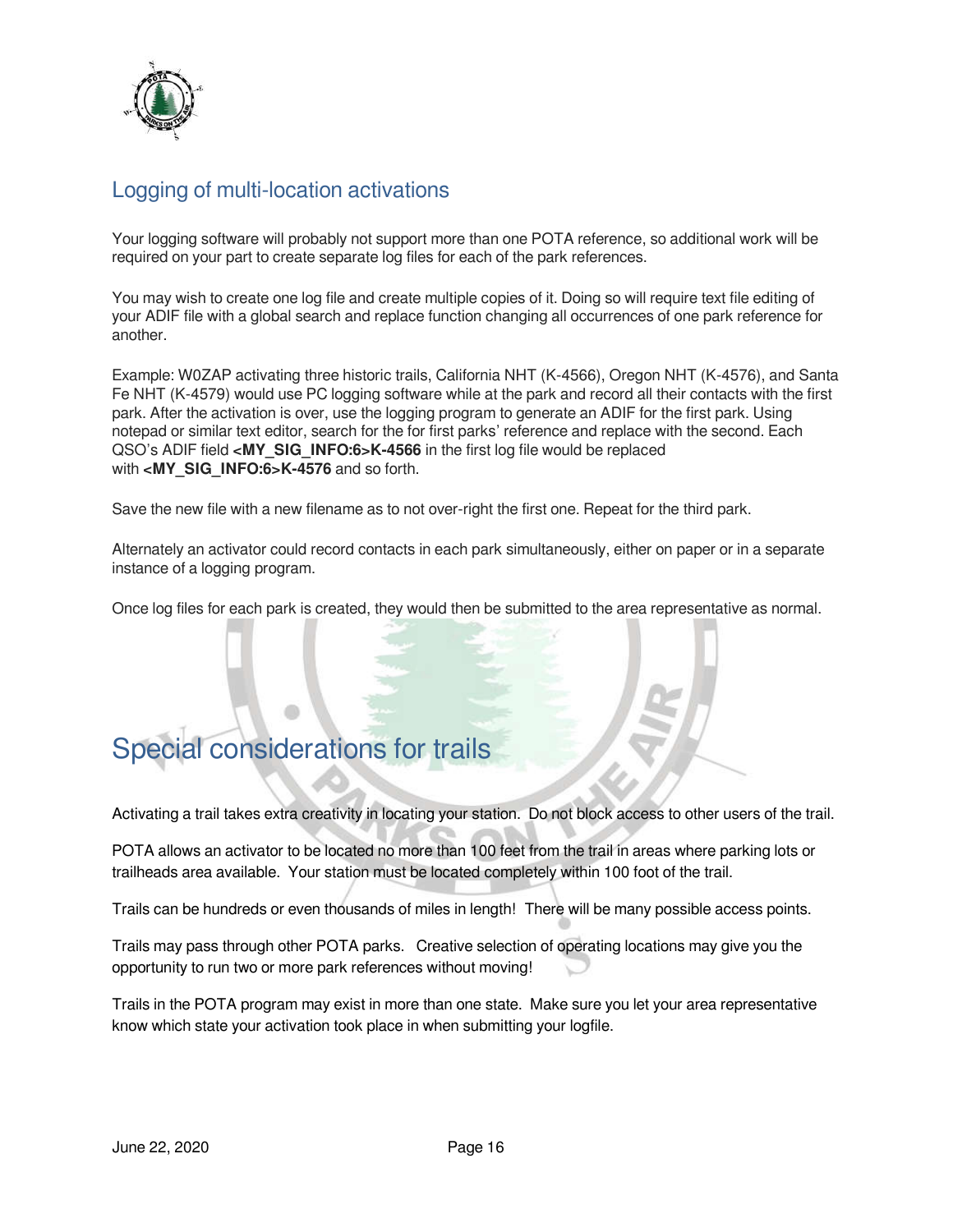

## National Historic Trails (NHT)

The National Trails System Act of 1968 classifies historic remnants of some trails for public use. These parks may be operated by state and local agencies in partnership with federal agencies. POTA considers these NHT locations as valid as these parks are authorized by federal law. As the historic trails do not have specific boundaries you will need to check for local city, county, or other parks that are certified by the NPS. The rounded triangle shields for the NHTs are copyrighted by the NPS and their use is only authorized for certified sections. Look for official signage to confirm the NHT(s) for your operating location.



## National Scenic Trails (NST)

In the United States, National Scenic Trails are authorized by the National Trails Act of 1968. These trails are recreational in nature—literally. They are designed for long distance hiking and backpacking. A famous NST is the Appalachian Trail. Others include the Pacific Crest Trail, Continental Divide Trail, and the North Country Trail.

POTA has less restrictive requirements on the methods that a NST may be activated as compared to the ARRL NPOTA 2016 event. You are welcome to activate an NST at trailheads or campgrounds, so long as your station is completely located within 100 feet of the trail.

NSTs may have an association separate from the federal agencies for administration of day-to-day operations and coordination with the various volunteer organizations. These associations have detailed resources available either on their websites or on their stores. The trails are under constant maintenance due to weather and construction. Check with the association for information on trail reroutes. Trail segments can be considered "Certified" when they meet criteria to become permanently designated as official routes. Certified sections of NSTs are excellent locations to scout for potential POTA activations.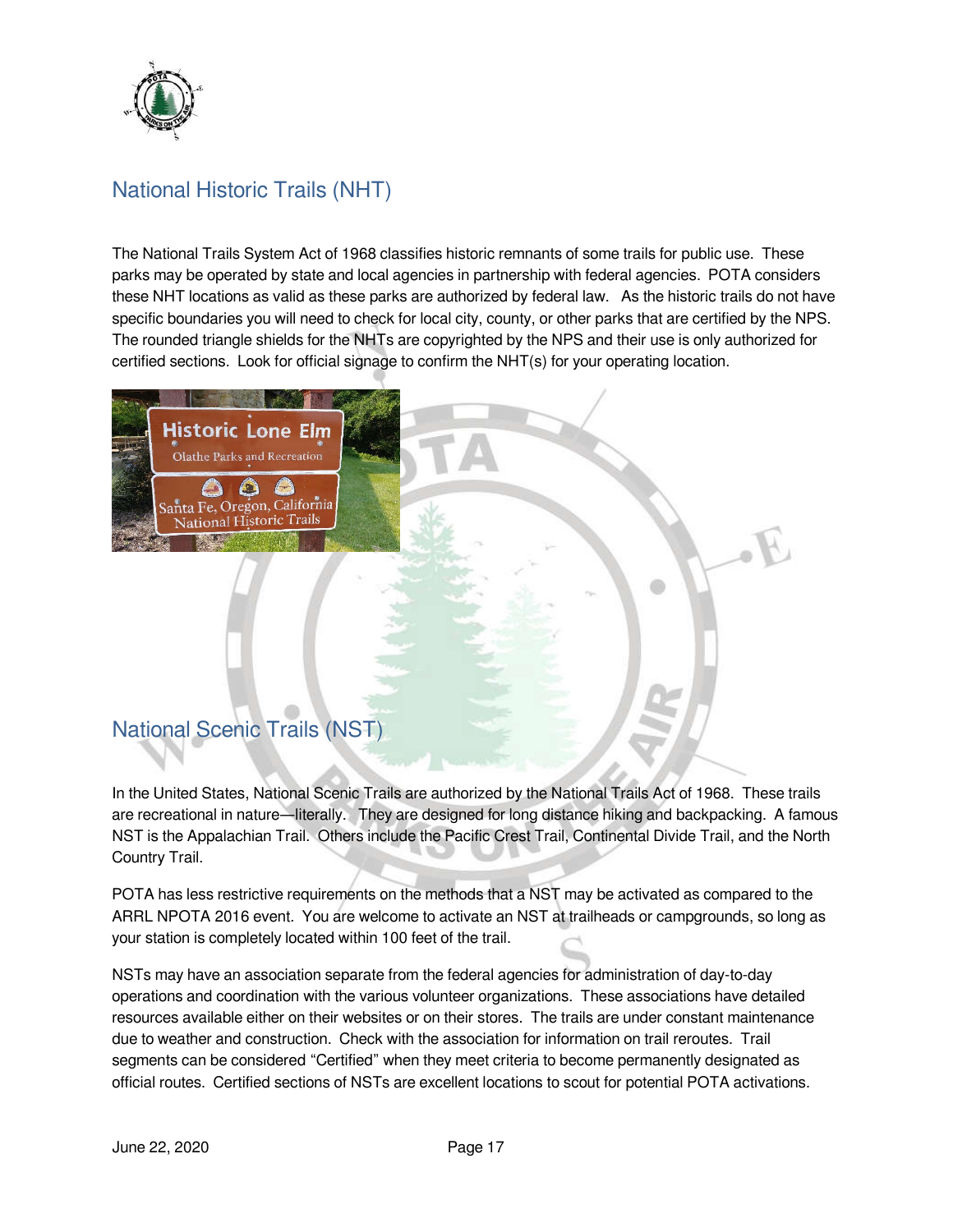

## Linear Trails

Old railroad routes are being converted to recreational use. By their nature trails are more difficult to activate than a typical park. They are usually no wider than the original railroad right of way and have small or limited parking lots.

## **Resources**

| Parks On The Air SM website    | https://www.parksontheair.com   |
|--------------------------------|---------------------------------|
| Parks On The Air SM statistics | https://stats.parksontheair.com |
| Parks On The Air SM spots      | https://pota.us                 |
| POTA Facebook                  | www.facebook.com/parksontheair  |
| <b>POTA Slack</b>              | https://parksontheair.slack.com |
| Qrz.com                        | www.qrz.com                     |
| Google Earth                   | https://earth.google.com        |
| Trails50 website               | https://www.trails50.org        |
| <b>WA7BNM Contest Calendar</b> | http://www.contestcalendar.com  |
| <b>ARRL</b>                    | http://www.arrl.org             |
| Logbook Of The World           | http://lotw.arrl.org            |